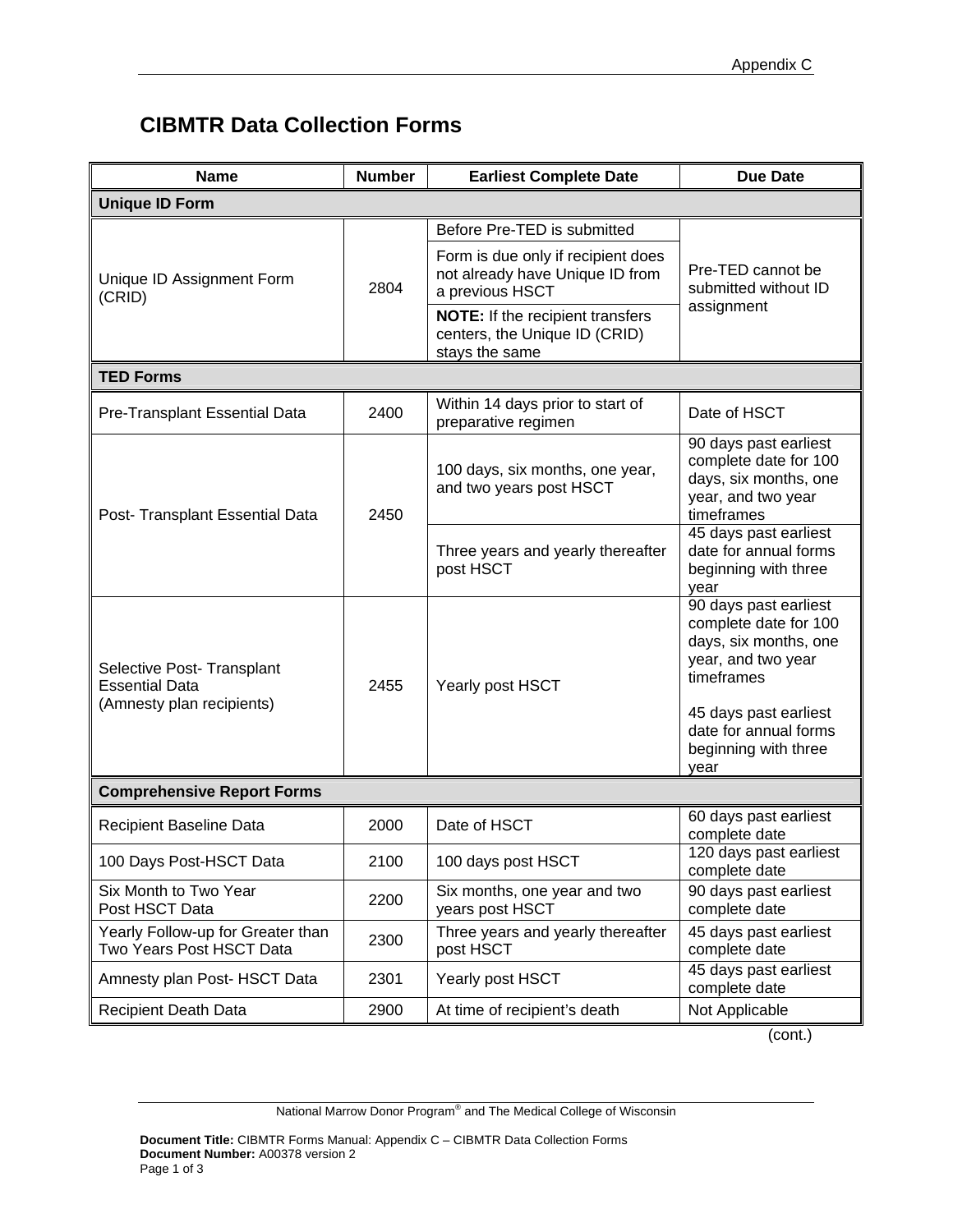## **CIBMTR Data Collection Forms (continued)**

| <b>Name</b>                                                                                                                                                                                                                                                                | <b>Number</b> | <b>Earliest Complete Date</b> |                     | <b>Due Date</b>   |                   |                  |  |  |
|----------------------------------------------------------------------------------------------------------------------------------------------------------------------------------------------------------------------------------------------------------------------------|---------------|-------------------------------|---------------------|-------------------|-------------------|------------------|--|--|
| <b>HLA, IDM and Infusion Forms</b>                                                                                                                                                                                                                                         |               |                               |                     |                   |                   |                  |  |  |
| <b>Infectious Disease Markers</b><br>(IDM)<br>(non-NMDP donors)                                                                                                                                                                                                            | 2004          | Date of HSCT                  |                     | 60 days post HSCT |                   |                  |  |  |
| Confirmation of HLA Typing<br>(non-NMDP donors)                                                                                                                                                                                                                            | 2005          | Date of HSCT                  |                     |                   | 60 days post HSCT |                  |  |  |
| Hematopoietic Stem Cell<br>Transplant (HSCT) Infusion<br>Form                                                                                                                                                                                                              | 2006          | Date of HSCT                  |                     |                   | 60 days post HSCT |                  |  |  |
| Miscellaneous Forms (The following forms cannot be submitted via FormsNet™ 2)                                                                                                                                                                                              |               |                               |                     |                   |                   |                  |  |  |
| Log of Appended Documents<br>(LOG)                                                                                                                                                                                                                                         | 2800          | Due with corresponding form   |                     | Not Applicable    |                   |                  |  |  |
| <b>Recipient Transfer (RRT)</b>                                                                                                                                                                                                                                            | 2801          | Not Applicable                |                     | Not Applicable    |                   |                  |  |  |
| Lost to Follow-up Declaration<br>(LtFU)                                                                                                                                                                                                                                    | 2802          | Not Applicable                |                     |                   | Not Applicable    |                  |  |  |
| <b>Infection and Disease-Specific Forms</b>                                                                                                                                                                                                                                |               |                               |                     |                   |                   |                  |  |  |
| Pre-HSCT Disease-Specific Forms are due on the date of HSCT. All Pre-HSCT Disease-Specific Forms are<br>past due: 60 days post HSCT. Post-HSCT Disease-Specific Forms are due and past due at the same time<br>point as the corresponding follow-up form.<br><b>Number</b> |               |                               |                     |                   |                   |                  |  |  |
| <b>Name</b>                                                                                                                                                                                                                                                                |               |                               | <b>Abbreviation</b> | <b>Pre-HSCT</b>   |                   | <b>Post-HSCT</b> |  |  |
| <b>Infection Forms</b>                                                                                                                                                                                                                                                     |               |                               |                     |                   |                   |                  |  |  |
| Fungal Infection                                                                                                                                                                                                                                                           |               |                               | <b>FNG</b>          | 2046              |                   | 2146             |  |  |
| <b>Hepatitis Serology</b>                                                                                                                                                                                                                                                  |               |                               | <b>HEP</b>          | 2047              |                   | 2147             |  |  |
| Human Immunodeficiency Virus                                                                                                                                                                                                                                               |               | <b>HIV</b><br>2048            |                     |                   | 2148              |                  |  |  |
| <b>Disease-Specific Forms</b>                                                                                                                                                                                                                                              |               |                               |                     |                   |                   |                  |  |  |
| Acute Myelogenous Leukemia                                                                                                                                                                                                                                                 |               | <b>AML</b>                    | 2010                |                   | 2110              |                  |  |  |
| Acute Lymphoblastic Leukemia                                                                                                                                                                                                                                               |               | <b>ALL</b>                    | 2011                |                   | 2111              |                  |  |  |
| Chronic Myelogenous Leukemia                                                                                                                                                                                                                                               |               | <b>CML</b>                    | 2012                |                   | 2112              |                  |  |  |
| Chronic Lymphocytic Leukemia                                                                                                                                                                                                                                               |               |                               | <b>CLL</b>          | 2013              |                   | 2113             |  |  |
| Myelodysplasia/Myeloproliferative Disorders                                                                                                                                                                                                                                |               |                               | <b>MDS</b>          | 2014              |                   | 2114             |  |  |
| Juvenile Myelomonocytic Leukemia                                                                                                                                                                                                                                           |               |                               | <b>JMML</b>         | 2015              |                   | 2115             |  |  |
| Multiple Myeloma/Plasma Cell Leukemia                                                                                                                                                                                                                                      |               |                               | <b>MYE</b>          | 2016              |                   | 2116             |  |  |
| Amyloidosis                                                                                                                                                                                                                                                                |               |                               | AMY                 | 2017              |                   | 2117             |  |  |

(cont.)

National Marrow Donor Program<sup>®</sup> and The Medical College of Wisconsin